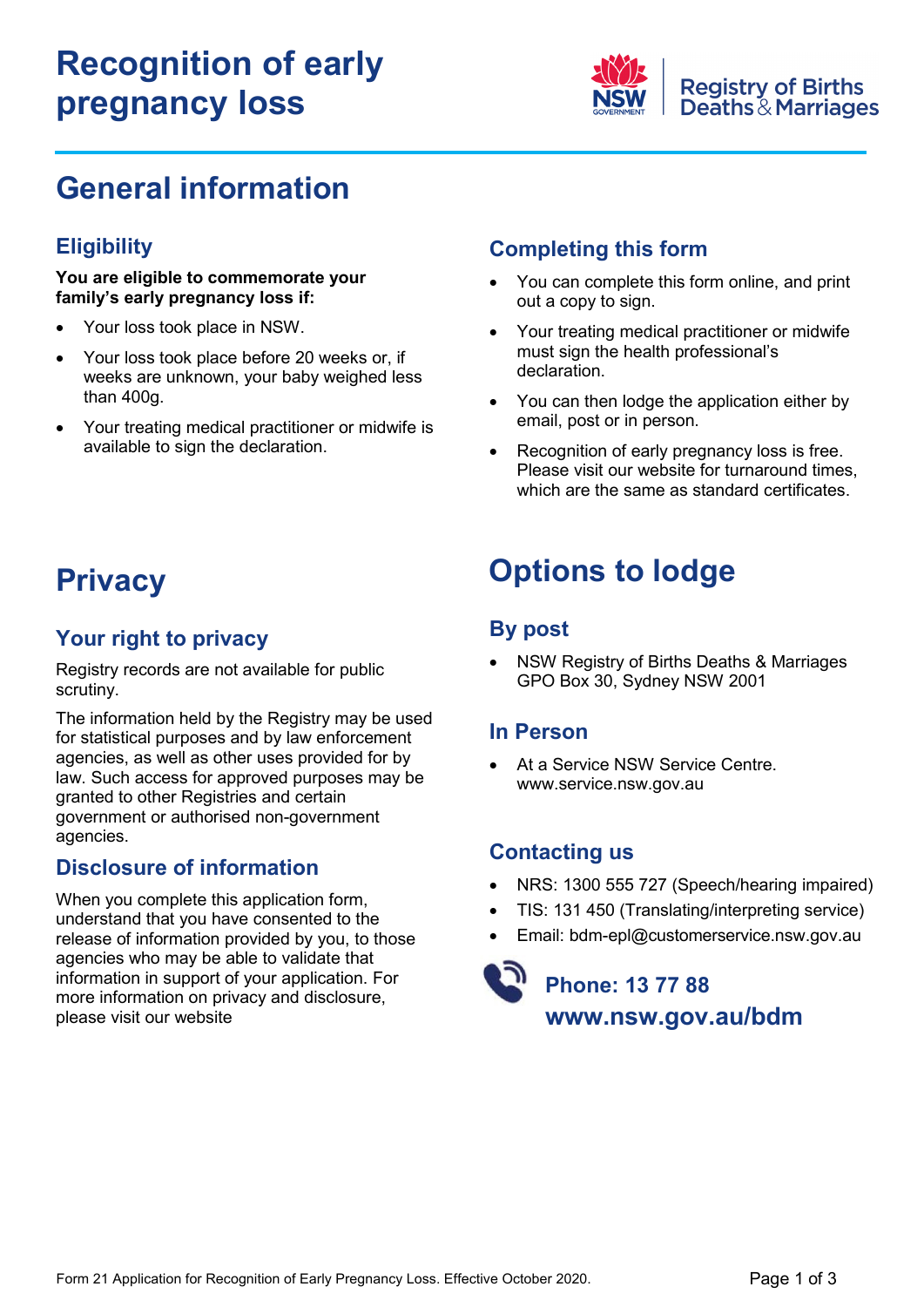# **Recognition of early pregnancy loss**



# **Application**

| <b>Baby's name</b>                  | If you choose not to provide a name the certificate will show "Baby of" parent's name/s. |                |  |
|-------------------------------------|------------------------------------------------------------------------------------------|----------------|--|
| First given name                    |                                                                                          |                |  |
| Other given names                   |                                                                                          |                |  |
| Family name                         |                                                                                          |                |  |
| <b>Place</b>                        | We understand that due to circumstances you may not be able to provide all the details.  |                |  |
| Suburb/Town/City                    |                                                                                          |                |  |
| State/Territory                     |                                                                                          |                |  |
| Date                                | <b>Gestation in weeks</b>                                                                | Weight of baby |  |
| <b>Mother's details</b>             |                                                                                          |                |  |
| <b>Mother's name (Parent One)</b>   | Mandatory fields are marked*                                                             |                |  |
| *First given name                   |                                                                                          |                |  |
| Other given names                   |                                                                                          |                |  |
| *Family name                        |                                                                                          | *Age in years  |  |
| <b>Parent Two's details</b>         |                                                                                          |                |  |
| First given name                    |                                                                                          |                |  |
| Other given names                   |                                                                                          |                |  |
| Family name                         |                                                                                          | Age in years   |  |
| <b>Applicant details</b>            |                                                                                          |                |  |
| *Relationship to baby (select one): | Parent<br><b>Mother</b><br><b>Father</b>                                                 |                |  |
| <b>Your postal address</b>          |                                                                                          |                |  |
| *Address                            |                                                                                          |                |  |
| *Suburb/Town/City                   |                                                                                          |                |  |
| *State/Territory                    |                                                                                          | *Postcode      |  |
| <b>Contact details</b>              |                                                                                          |                |  |
| *Telephone number                   | *Mobile number                                                                           |                |  |
| *Email address                      |                                                                                          |                |  |
| <b>Applicant's Declaration</b>      |                                                                                          |                |  |

I declare that the information I have provided is true and correct. I certify that I have read and understand 'Your Right to Privacy' and 'Disclosure of Information' on the previous page. I acknowledge the 'Recognition of early pregnancy loss' I receive is not a legal document.

**Signature of Applicant X** and *the set of the set of the set of the set of the set of the set of the set of the set of the set of the set of the set of the set of the set of the set of the set of the set of the set of t*